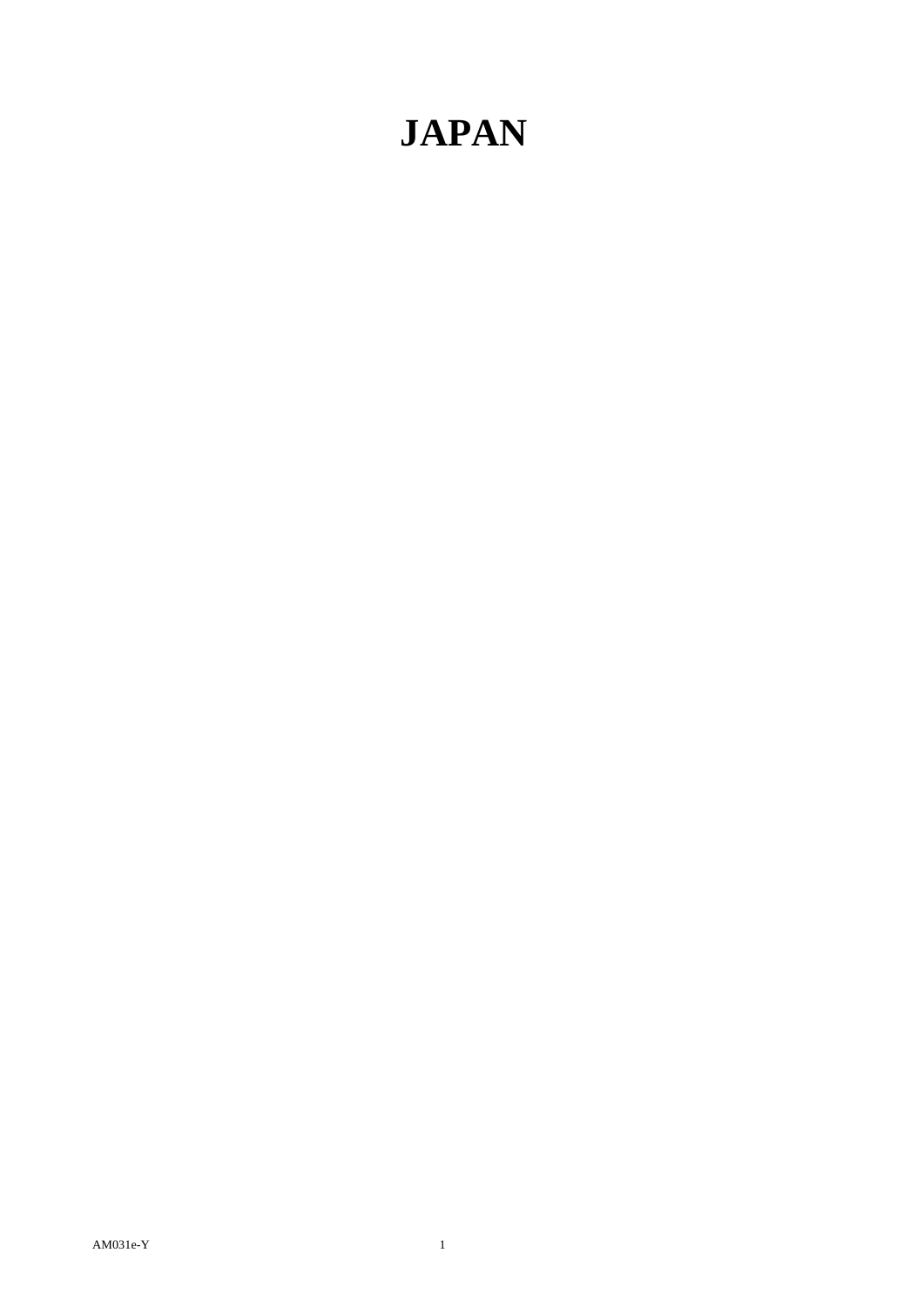### **Statement by the Honorable NAKANISHI Kenji, State Minister of Finance, the Government of Japan At the 29th Annual Meeting of the European Bank for Reconstruction and Development**

October 7th, 2020

#### **1. Introduction**

Madam Chair, Mr. Acting President, distinguished Governors, ladies and gentlemen:

On behalf of the Japanese Government, I am honoured to address the 29th Annual Meeting of the European Bank for Reconstruction and Development (EBRD).

This year's annual meetings are being held for the first time in a fully virtual format due to the spread of the COVID-19 pandemic. This has been a great challenge for both the EBRD and its member countries, and I would like to express my sincere gratitude to the EBRD staff for their efforts in preparing for these virtual meetings under the leadership of Mr. Rigterink, Acting President.

#### **2. EBRD operations**

Since its establishment in 1991, the EBRD has made significant contributions to promoting democratisation and transition towards an open market economy in the former communist countries and more recently, in the Southern and Eastern Mediterranean (SEMED) countries.

Currently, many of the EBRD's Countries of Operations (COOs) are suffering severe economic damage caused by the spread of COVID-19. Under these circumstances, the EBRD has been playing a significant role in supporting these countries, with its COVID-19 Solidarity Package swiftly introduced in March and actively implemented.

To ensure the most effective and efficient use of the EBRD's limited resources, Japan believes that the EBRD's support should be targeted at the geographical areas and sectors in which the maximum transition impact can be achieved. Specifically, we urge the EBRD to fully support the Early Transition Countries (ETCs), including Central Asian countries and Mongolia, which are still in early stage of transition to an open market economy, so as to help these countries move to the next stage of transition without undue delay. We highly appreciate that the Annual Bank Investment in the ETCs in the first half of 2020 increased enormously compared to the same period last year.

#### **3. Strategic and Capital Framework (SCF) 2021-2025**

The agenda of this virtual Annual Meeting includes the resolution on the SCF 2021-2025, which shows the EBRD's direction for the next five years starting from 2021. Japan supports the resolution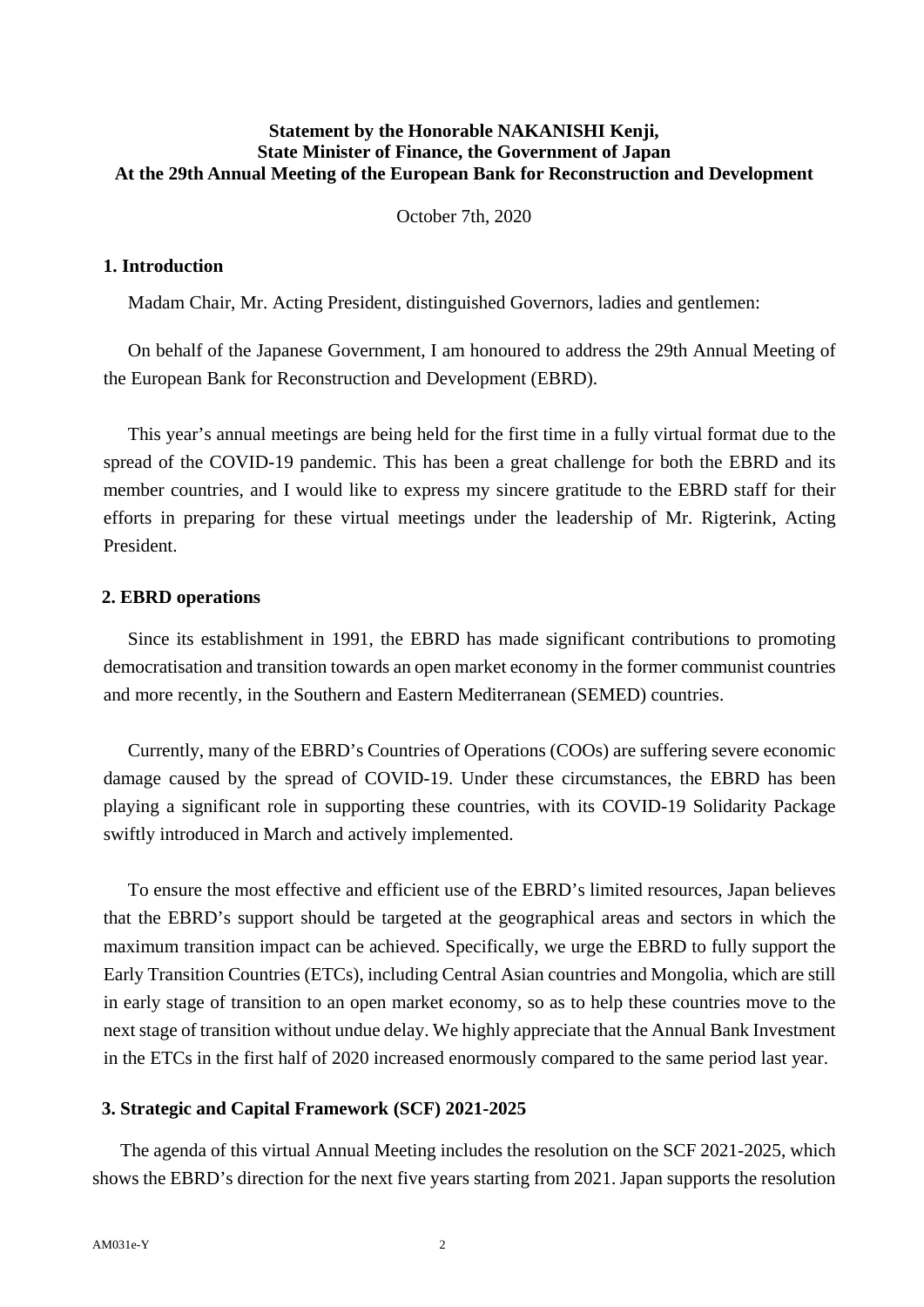and highly appreciates the efforts by the EBRD management and staff who have reflected various views among member countries after tense discussions for over two years.

Japan believes that further discussions at the Board of Directors and the Board of Governors should be continued towards the Mid-Term Review of the SCF. I would like to explain Japan's views on our two priority issues: (i) graduation from the EBRD's COOs status; and (ii) EBRD's potential expansion to Sub-Saharan Africa.

With regard to graduation of the Advanced Transition Countries (ATCs) with higher income, we fully understand that the ATCs should focus on responses to the COVID-19 crisis at this moment. We also acknowledge concerns among some ATCs that they may suffer again from damage caused by any crises after graduation. However, these concerns can be addressed by introducing an innovative approach including the provision of a rapid right of return in the case of a crisis after graduation. Japan strongly believes it important to set a path and plausible pace of graduation in country strategies for the ATCs after the current crisis.

As to whether the EBRD should expand its geographical scope to Sub-Saharan Africa, Japan believes that consensus among member countries is crucial. Thorough discussion is required on areas where engagement by the EBRD can be additional and complementary to other IFIs, etc.

## **4. Japan's expectation of the EBRD**

The EBRD is a global institution that includes non-European countries in its membership, and as such, voices of non-European members should be reflected in its institutional management. As the second largest shareholder, Japan is willing and ready to proactively participate in the EBRD's governance going forward.

In order for the EBRD to respond flexibly and effectively to the increasingly diversified and complex needs in its COOs, the EBRD should further promote diversity among its staff, including nationality diversity. Japan expects the EBRD to select the right people from the global talent pool for the right positions, and be equipped with well-diversified human resources at all staff levels. Japan will further contribute to the EBRD in this endeavour through qualified Japanese staff.

Since its opening in March 2016, the EBRD's Representative Office in Tokyo has made significant contributions to business development with Japanese companies, enhanced visibility of the EBRD in Japan, and promotion of other EBRD activities including recruitment of Japanese nationals. We are very much looking forward to this office continuing to actively bring together the EBRD's support and Japan's knowledge and skills for the EBRD's operations.